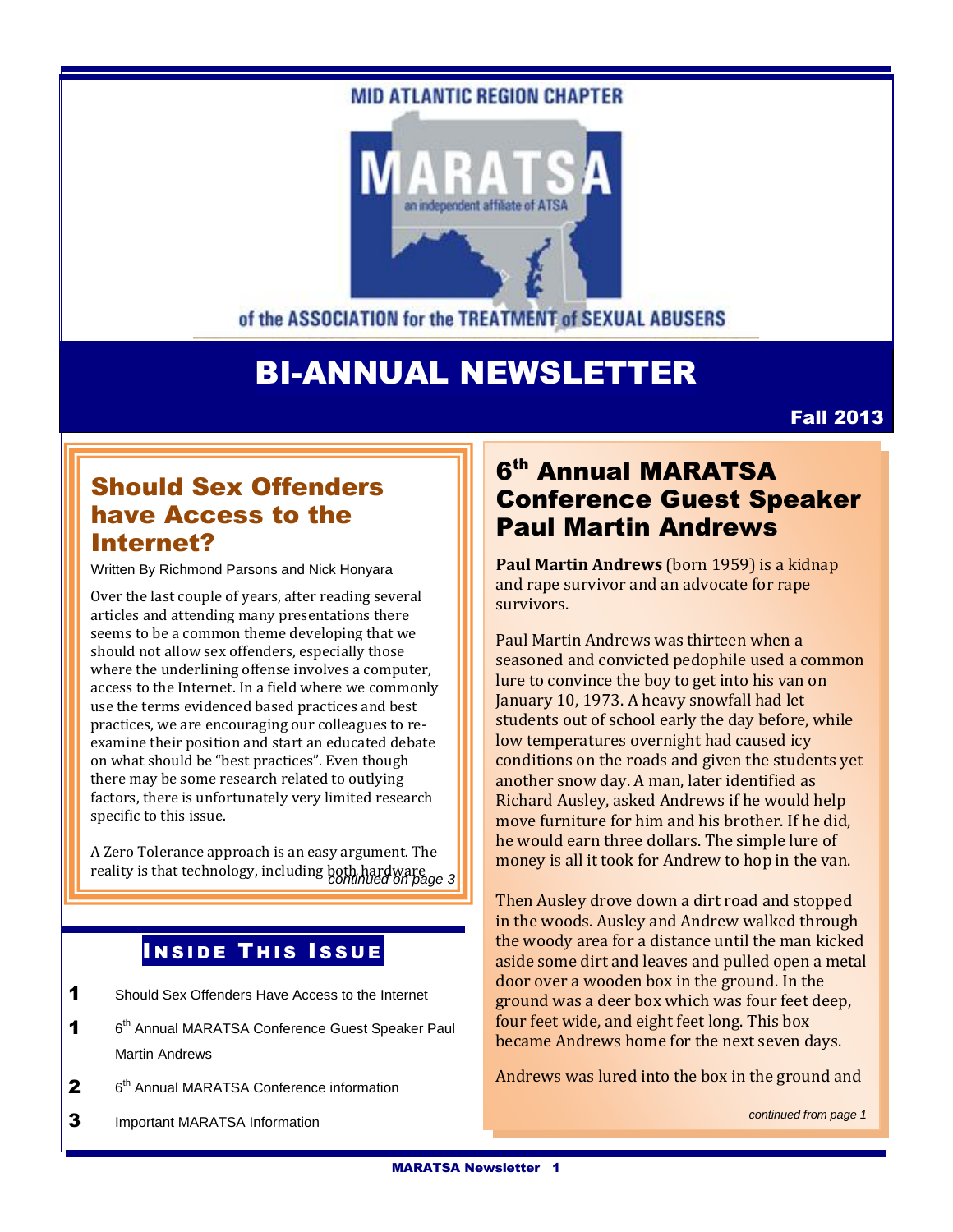#### *continued from page 1*

quickly attacked by his captor, threatened, physically attacked and raped. Ausley kept Andrews in the box for a week, during which he sexually abused him several times a day and physically assaulted him on many occasions. Between the beatings and sexual abuse, Ausley would tell him about other children he had tortured. On the eighth day, his captor raped him one last time before he shackled one ankle and left him to die.

January 19th, a pickup truck drove by the box that might have become the boy's coffin had he not been able to lift the door slightly to see out. When Andrew saw the pickup truck, he screamed as loud as he could until it stopped. The hunters opened the door to the box in the ground to find the thirteen-year-old boy bruised, missing teeth, and dirty. They immediately called police.

Andrews identified his abductor from police photos. Richard "Peewee" Ausley surrendered on his own accord to law enforcement four days after Paul Andrew Martins identified him in police photos. Richard Ausley was a career pedophile and felon. He served 10 years prison time for child sexual abuse and kidnapping on another child before kidnapping Martin Andrews. Ironically, the day he lured Andrews into his blue van, Ausley should have been in court facing yet another charge of child molestation.

Ausley received a prison sentence of 41 years for the kidnapping and rape of Paul Martin Andrews. In 2002, Ausley was up for parole, and Andrews knew he had to speak up in front of the parole board to prevent Ausley from getting out and harming more children. The parole board was the first time he told his story. Thirty years after his ordeal, he went public with his story and became an activist for bolstering Virginia law with additional funding for continued civil commitments for sex offenders after their criminal sentences end.

The world is a safer place today. There is no way Ausley will ever hurt another child. Richard Ausley died in prison Jan. 13, 2004. He was 64 years old. Ausley's cell mate, who has a history of childhood abuse, strangled him. Andrews is now speaking for



victims of abuse. He realizes now that he must share his story to help keep other children from falling into the dangers of pedophiles lurking in neighborhoods across the United States.

### THE 6<sup>TH</sup> ANNUAL **MARATSA CONFERENCE**

LEARNING TOGETHER WORKING TOGETHER

MAY 8<sup>TH</sup> AND 9<sup>TH</sup>, 2014

#### **ATLANTIC SANDS HOTEL**

**101 NORTH BOARDWALK.** REHOBOTH BEACH, DELAWARE

FOR REGISTRATION INFORMATION **VISIT WWW.MARATSA.ORG**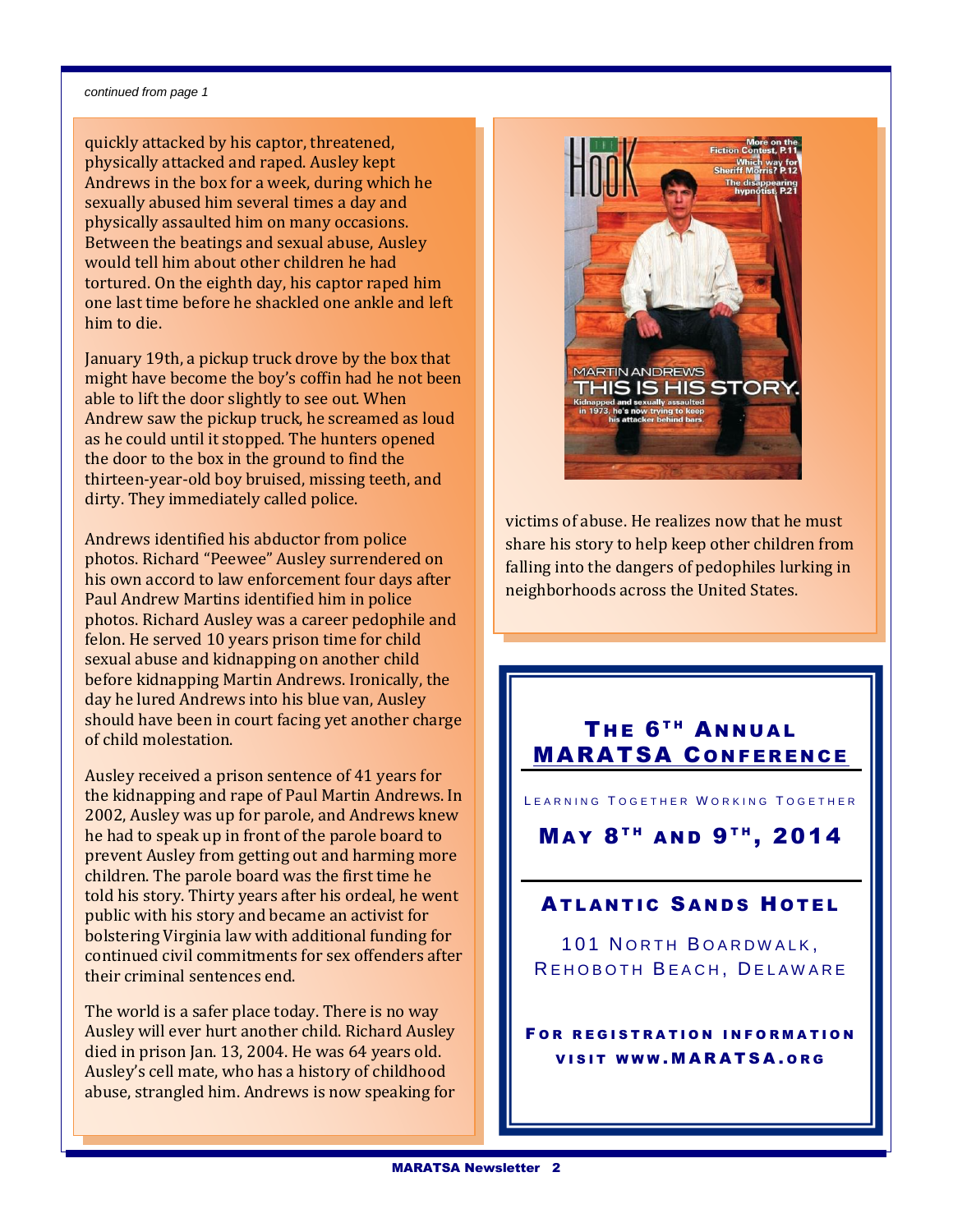and software, is advancing by the minutes. It seems that every day another product is released which provides easy access to the Internet or gives offenders another option to hide their online activities. Even though there are tools that allow us to search or monitor some of these devices, there are still many for which we have limited resources to effectively manage their usage.

Additionally community supervision staff members are challenged with staying on top of the latest and greatest technologies as they roll out, not to mention the difficulties faced by those of us who are electronically challenged. An equally strong argument is that probation and parole departments are already maxed out on resources. Many of the searching and monitoring programs are very time consuming and staff do not have the extra time to attend the related training and to conduct the searches or analysis of the data resulting from the searching or monitoring software. Staff safety is also a concern. Even though there are searching and monitoring software that allow you to remotely access the device, there are many instances where the staff must conduct the search onsite. Staff often find themselves alone with their focus on the media device. The offender knows what is on the media and the consequences if something is found, which creates a potentially dangerous situation.



The final argument is that this group is often dishonest, sneaky and has already shown that they are unable to manage their Internet usage. Only a zero tolerance approach can ensure that they do not offend while under supervision and provide the proper technical violation to incarcerate the offender prior to him re-offending.

We would argue that even though the above arguments have merit, we feel that a zero tolerance approach could possibly increase recidivism while also hampering long term behavioral change. Both factors are counter intuitive to most, if not all, of our mission statements.

We are proposing that many offenders, based on risk, should be given access to the Internet. Even though there are currently no validated instruments to assess the risk of "cyber" sex offenders, there is now a body of literature and research that can guide us in determining the general risk that an offender will re-offend online or with a contact offense. Even though popular belief is otherwise, the reality is that cyber-sex offender's recidivate at an extremely low rate (Seto 2013). Offenders classified as low or medium and who are engaged in treatment are

excellent candidates for access to the Internet. We would further argue that the level and extent of external controls (blocking, filtering, monitoring, searching, etc.) should be driven by the level of risk.

\_\_\_\_\_\_\_\_\_\_\_\_\_\_\_\_\_\_\_\_\_\_\_\_\_\_\_\_\_\_\_\_\_\_\_\_\_\_\_\_\_\_\_\_\_\_

*A zero tolerance approach could possibly increase recidivism while also hampering long term behavioral change.*

We are also suggesting that the decision to allow access and the level of access to the Internet be made in conjunction with the treatment provider. There should be an ongoing dialogue between the staff and the treatment provider before and during the supervision. This will allow the offender to have graduated exposure to the computer and the Internet. The reality is that the offender will have unfettered access to the computer and the Internet when they reach their expiration of supervision. This allows the offender to access the Internet and to develop responsible behaviors while under supervision and in treatment. We can help the offender develop an understanding of their own risk factors/ triggers and provide them with tools to help them navigate high risk situations. We can also teach pro-social ways that they can utilize the Internet. This would be an example of "skill practice" that we often see highlighted as evidenced based practices with other offender populations.

There are also numerous problems associated with a zero tolerance approach to the Internet. The Internet has become an essential part of our society and the lack of access can lead to social isolation/rejection; difficulties with obtaining or maintaining employment; restrictions on educational opportunities; disconnect from the world; and inability to manage stress or boredom. These can all be dynamic risk factors that can lead to recidivism.

We are also concerned because we feel that a zero tolerance approach encourages secret keeping. The offenders are still going to use the Internet they are just doing it "underground". For those of us that work with sex offenders, we all recognize the dangerousness of secrecy.

The Appellate Courts in many jurisdictions have indicated that a complete ban of the Internet inflicts greater deprivation on liberty than is reasonably necessary. They recognize that the Internet has become an integral part of our society and that "a defendant might use the telephone to commit fraud, but this would not justify a condition of probation that includes an absolute bar on the use of telephones" (United States vs. Sofsky (2001) 2nd Circuit).

We hope that this article can stimulate some educated discussions on how agencies manage sex offender's Internet use and, more importantly, show a need for further research in the area.